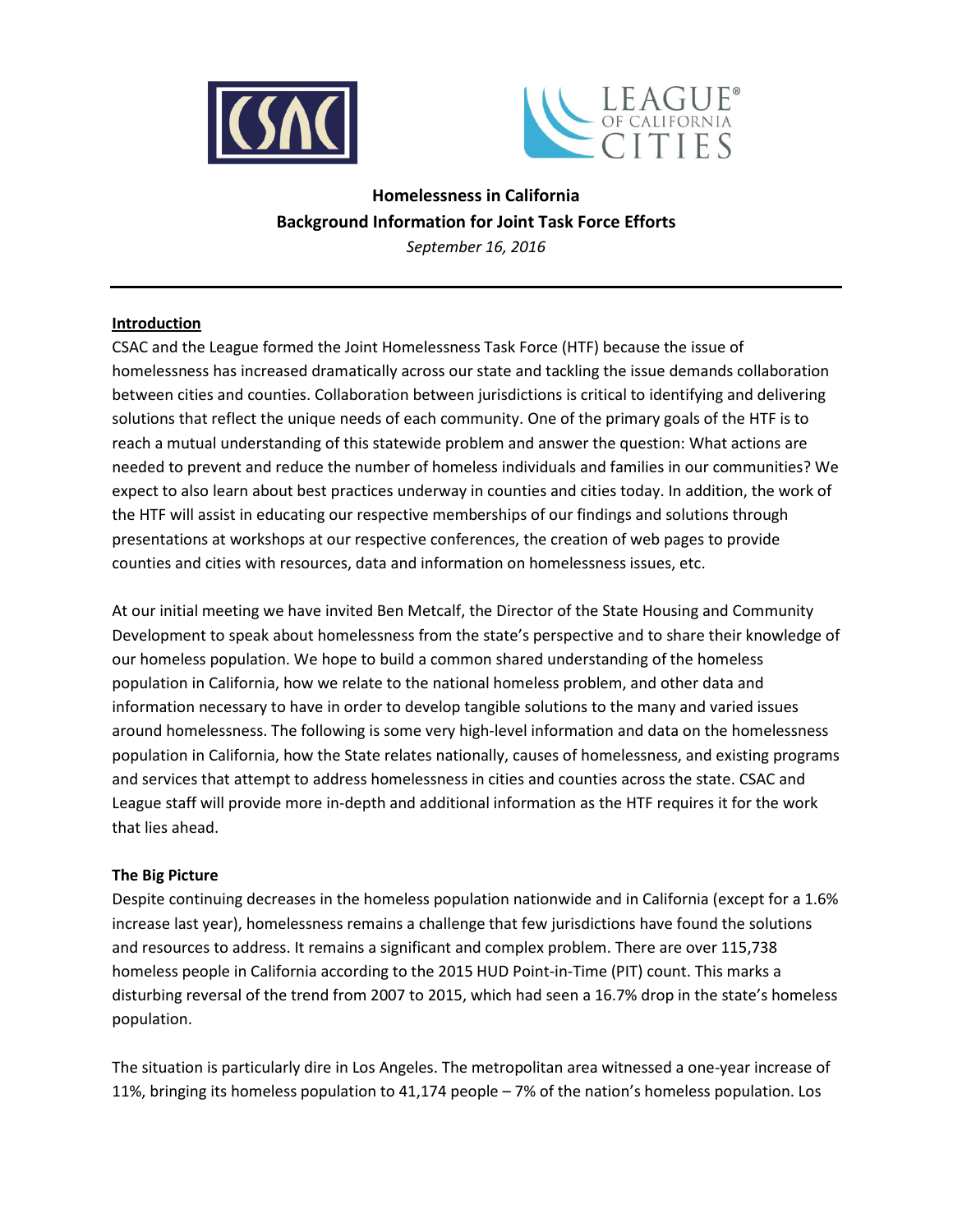Angeles is not alone, however: Of the nation's major city continua of care with the largest homeless populations, three others in the top 10 are also located in California: San Diego (8,742), San Francisco (6,775) and San Jose (6,556).

Further, many smaller cities and rural areas that previously had little experience with homelessness are wrestling with how to address a problem frequently called a humanitarian crisis.

California's increase in homelessness runs counter to the national trend. From 2010-2015, homelessness nationwide dropped 11 percent, overall, with a 26 percent drop in the unsheltered population, since President Obama launched Opening Doors: the federal strategy to prevent and end homelessness.

# **Causes of Homelessness**

Broadly, increased housing costs and poverty rates contribute to homelessness. California is one of the most expensive housing markets in the nation, and has a poverty rate of 16.4% compared to the national poverty rate of 14.5%. Unemployment is another contributing factor to homelessness. California has an unemployment rate of 5.5% (July 2016), compared to the national unemployment rate of 4.9% (July 2016). According to a U.S. Conference of Mayors survey, major cities across the country report that top causes of homelessness among families also include low wages.

The same report found that the top five causes of homelessness among unaccompanied individuals were (1) lack of affordable housing, (2) unemployment, (3) poverty, (4) mental illness and the lack of needed services and (5) substance abuse and the lack of needed services.

Homelessness is often complicated by addiction and mental illness. Statewide, the number of psychiatric beds decreased by 30% between 1995 and 2010, according to the California Hospital Association.

For women, domestic violence is also a leading cause of homelessness. Children who are homeless are significantly more likely to be homeless as adults.

# **Depleted Funding at Federal and State Levels**

From 2005 to 2015, federal investments in several critical housing development programs declined significantly. These include: a 77 percent reduction in the U.S. Department of Agriculture's Section 515 program (Rural Rental Housing Loans), a 55 percent reduction in the U.S. Department of Housing and Urban Development's Section 202 program (Supportive Housing for the Elderly), a 62 percent reduction in the HOME Investment Partnerships Program, and a 50 percent reduction in Community Development Block Grants.

At the state level, the 2012 dissolution of California's 60-year-old redevelopment program meant a loss of \$1 billion annually in housing funding for cities.

Over the past 15 years, three voter-approved bond measures — Proposition 46 (2002), Proposition 1C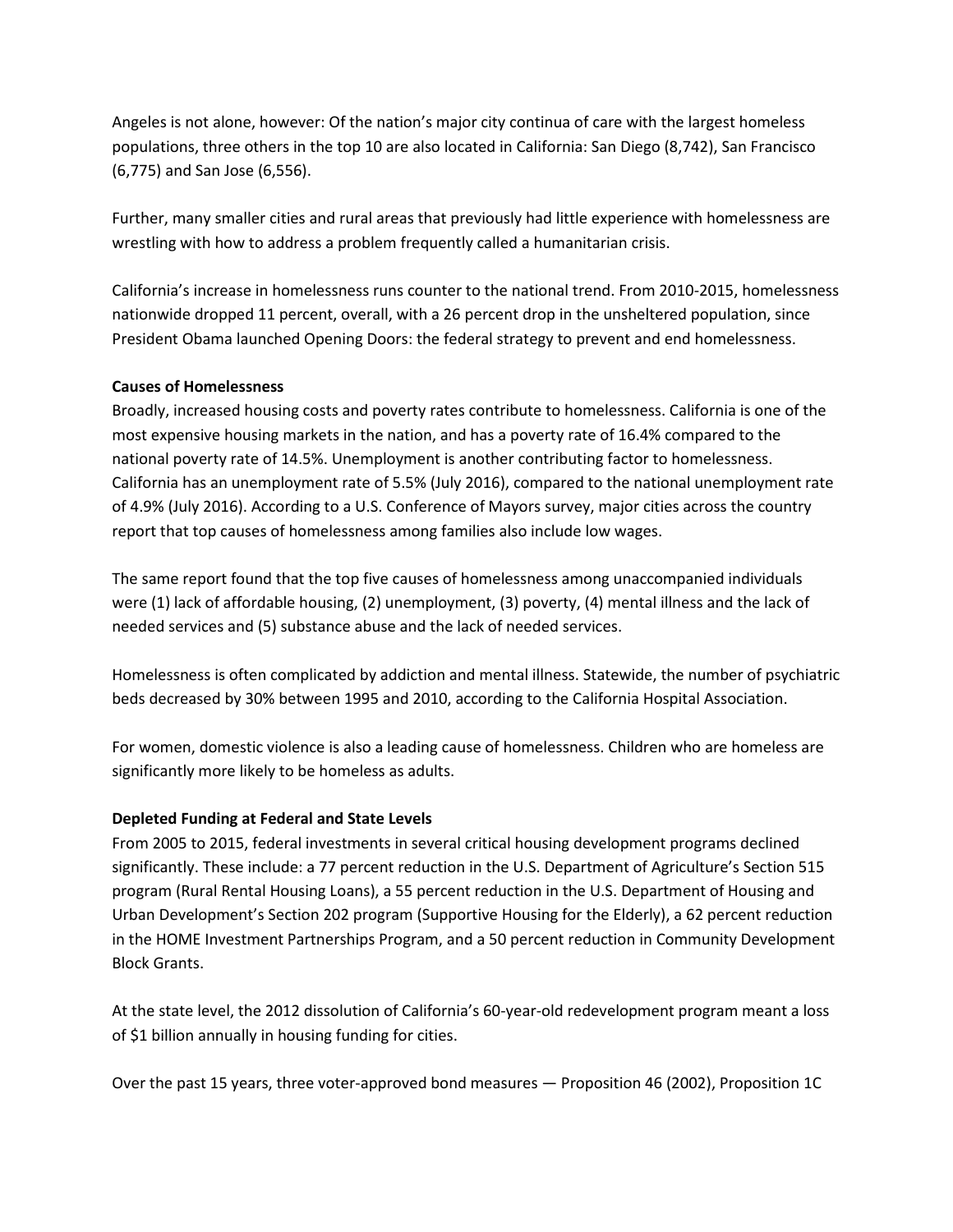(2006), and Proposition 41 (2014) — authorized \$5.6 billion in bond funding for affordable housing construction, including housing targeted at homeless individuals and families. The vast majority of Proposition 46 and Proposition 1C funds have now been spent, however. As of June 2016, approximately \$390 million from Proposition 41 remained available.

#### **Existing Approaches and Resources to Address Homelessness**

### *Housing First*

An evidence-based Housing First model that recognizes that stable housing paired with social services greatly increases a person's chance to improve their mental and physical health, gain employment, and other positive outcomes. This differs from traditional shelter models in that it welcomes homeless individuals no matter their circumstances, including those suffering from mental health problems and addiction. In addition to a growing track record of success, Housing First has shown the potential to reduce costs incurred by attempting to provide social services to people living on the street and cycling through emergency rooms, jails and treatment centers.

The emphasis on Housing First programs and success on the ground resulted in states and local governments looking to success in places like Utah, which have used the approach to dramatically reduce homelessness there. The U.S. Department of Housing and Urban Development has also made Housing First programs, like rapid re-housing and permanent supportive housing, central to its funding.

The change has not been without friction. Some shelters that have long received federal support have seen dramatic cuts, and some organizations, including churches, have balked at taking in drug users. Some blame an increase in people living on the street in part on funding going to housing projects not yet online.

A number of California counties and cities have been pioneers in homeless services; others have begun adopting Housing First in earnest. They've housed thousands of homeless individuals – and some are home to programs held up as national models – yet collectively California has failed to stem the tide of homelessness.

# *Veterans*

A coalition including the US Interagency Council on Homelessness, the US Department of Veterans Affairs, and the National League of Cities are using the Mayors Challenge to call on mayors to end Veteran homelessness in their city. While this effort is focused primarily on cities, Veterans' homelessness is an issue that impacts counties as well. There are federal programs and funding sources specifically designed to target this population, including the HUD-VASH program and the Department of Veterans Affairs Supportive Services for Veteran Families program. HUD-VASH is a combination of the Housing Choice Voucher with case management and clinical services provided by the Department of Veterans Affairs. The Supportive Services for Veteran Families program awards grants to organizations that assist very low-income Veteran families residing in or transitioning to permanent housing with a range of supportive services designed to promote housing stability.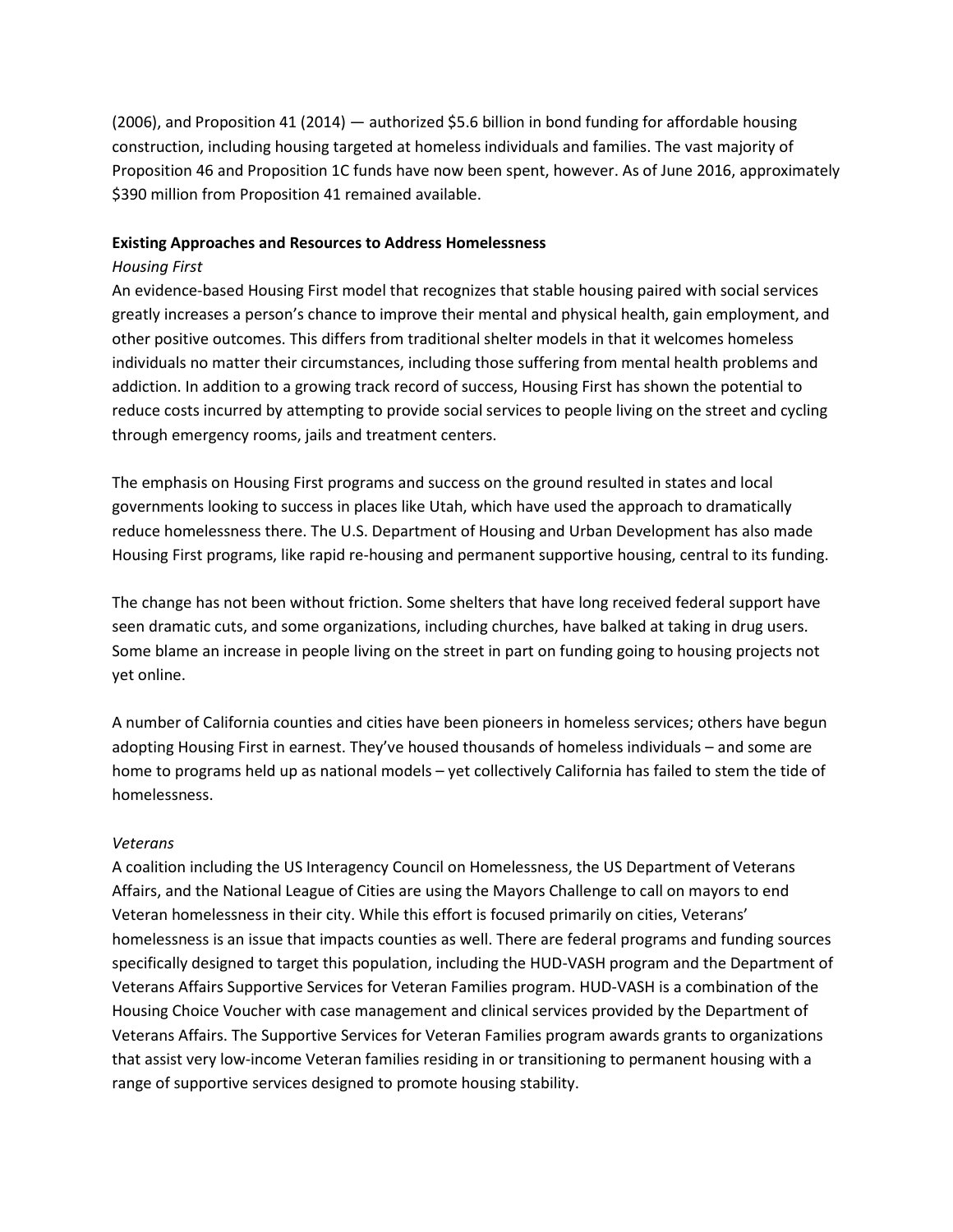#### *No Place Like Home*

The No Place Like Home program would divert some Mental Health Services Act (Proposition 63) funding to finance up to \$2 billion in bonds to fund local permanent supportive housing units. This bond funding is divided into a competitive "pot" (\$1.8 billion) and a non-competitive "pot" (\$200 million) of funding to counties. Within the competitive pot of funding, counties will be grouped into four tiers based on total population, within which they will compete for funding: Los Angeles County, Large counties with a population over 750,000, medium counties with a population between 200,000 and 750,000, and small counties with a population under 200,000. Awards in the competitive pot are not based on a counties' homeless count, and the small county tier has access to at least 8 percent of the total funds. Further, there is the option of an "alternative process" for the counties with more than 5 percent of the statewide homeless population to access funding directly, but this option limits the amount of funding an alternative county may access to their proportionate share of the homeless count. A \$200 million in initial "over the counter" funding relies on a county's homeless count – which will be developed under the bill's guidelines – and includes a \$500,000 minimum award for any county that applies with an eligible project, regardless of the number of units within the proposed project.

The proposal also includes up to \$2 million for technical assistance to counties based on size and uses up to five percent of funds for state administrative costs. Additionally, four percent of the competitive pot is set aside for a default reserve.

# *Siting Grants*

The FY 2016-17 state budget included \$20 million for grants for cities to increase positive outcomes between law enforcement and high-risk populations, including homeless outreach teams and crisis intervention training for officers

# *Community-Based Transitional-Housing Program*

The state budget also established a \$25 million Community-Based Transitional-Housing Program that offers cities or counties incentive grants for siting supportive housing for recently released offenders

# *Emergency Solutions Grant Program*

A new program – the Emergency Solutions Grant Program – in the FY 2016-17 state budget to be administered by the Department of Housing and Community Development, funds from which may be allocated to perform homeless outreach, operate shelters, rapidly rehouse individuals and families, and support homelessness prevention.

# *Law Enforcement Assisted Diversion Program*

The Law Enforcement Assisted Diversion Program (LEAD) was also created in the state budget this year which will be administered by the Board of State and Community Corrections. Among other goals, the program aims to improve public safety and reduce recidivism by increasing social service resources, provide case management, and prioritize temporary and permanent supportive housing.